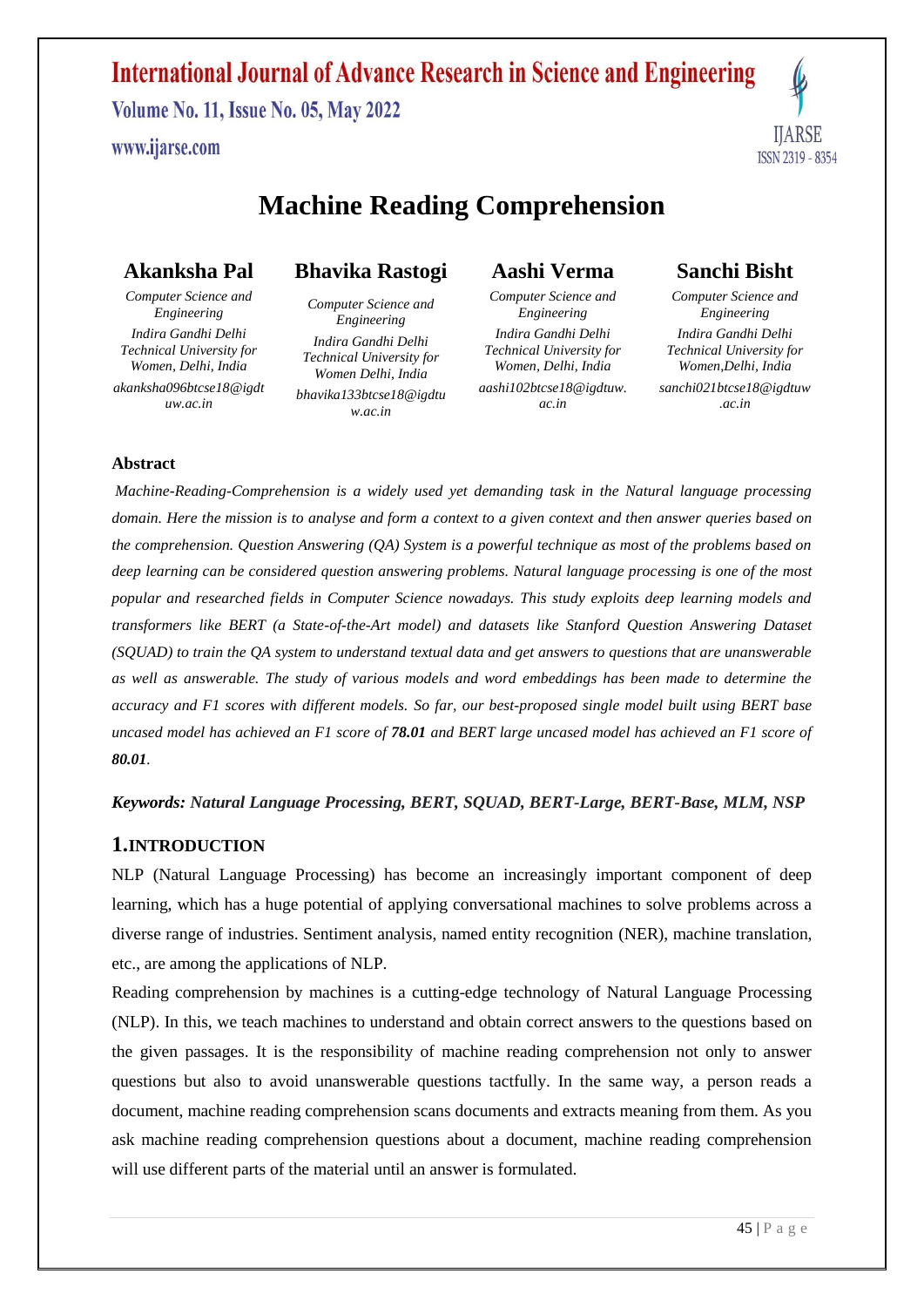### www.ijarse.com



Stanford NLP collected more than 100,000 questions and answers on Wikipedia for their Question Answering Dataset in 2016. To automate the process of answering questions based on a contextual document, we had to train a model. The model would return part of contextual document most likely to answer a question when given a contextual document (free form text). Top AI practitioners around the world tackled this problem but there was no such model that beat the human benchmark. The brilliant minds at Google Brain introduced BERT (Bidirectional Encoder Representations from Transformers) a language understanding model. This model surpasses the human benchmark when compared against the SQuAD test set through some fine-tuning.

As stated above, Question Answering from comprehension is a challenging task of natural language processing and various studies have also been done in this field using various embedding models like Global Vectors, Embedding from Natural Language models, and Bidirectional Encoder Representation for Transformers (BERT). But among all of them, BERT proved to be the most efficient one, thus it is the state-of-the-art model solution.

Also, studies in the past were done on the squad 1.1 dataset which could not handle the unanswerable questions from the paragraph because it contains only question answers pairs as the dataset. Thus there comes a newer dataset squad version 2.0 which combines squad version 1.1 and unanswerable questions in it. The concept of giving answers to unanswerable questions as well-motivated us to work on the research towards it, allowing us to build models that answer both unanswerable as well as answerable questions as demanded by the systems.

The area of research can also be extended to build various applications that can be designed to generate questions and answers to the paragraphs after uploading the pdf. Not only this but it can also help the student and teachers to generate questions and answers to prepare for various competitive examinations which will also be our future area of study.

#### **2. DATA**

There are two versions of SQUAD: SQUAD version 1.1 and SQUAD version 2.0. Crowdsourced questions about Wikipedia articles make up this comprehension of reading dataset. Furthermore, every question has a response that is either a fragment of text from the reading passage or the question is unanswerable.We have used the official SQuAD 2.0 dataset train and dev sets for the scope of our research. The dataset can be downloaded from Rajpurkar's github page. SQUAD dataset was created by choosing around 500+ articles from Wikipedia. They retrieved a total of 2300 plus unique paragraphs from each of the selected articles (making sure to filter for paragraphs that were too small). The dataset is divided into three sets based on no. of articles: 80% in the training set, 10% in the development set, and 10% in the testing set.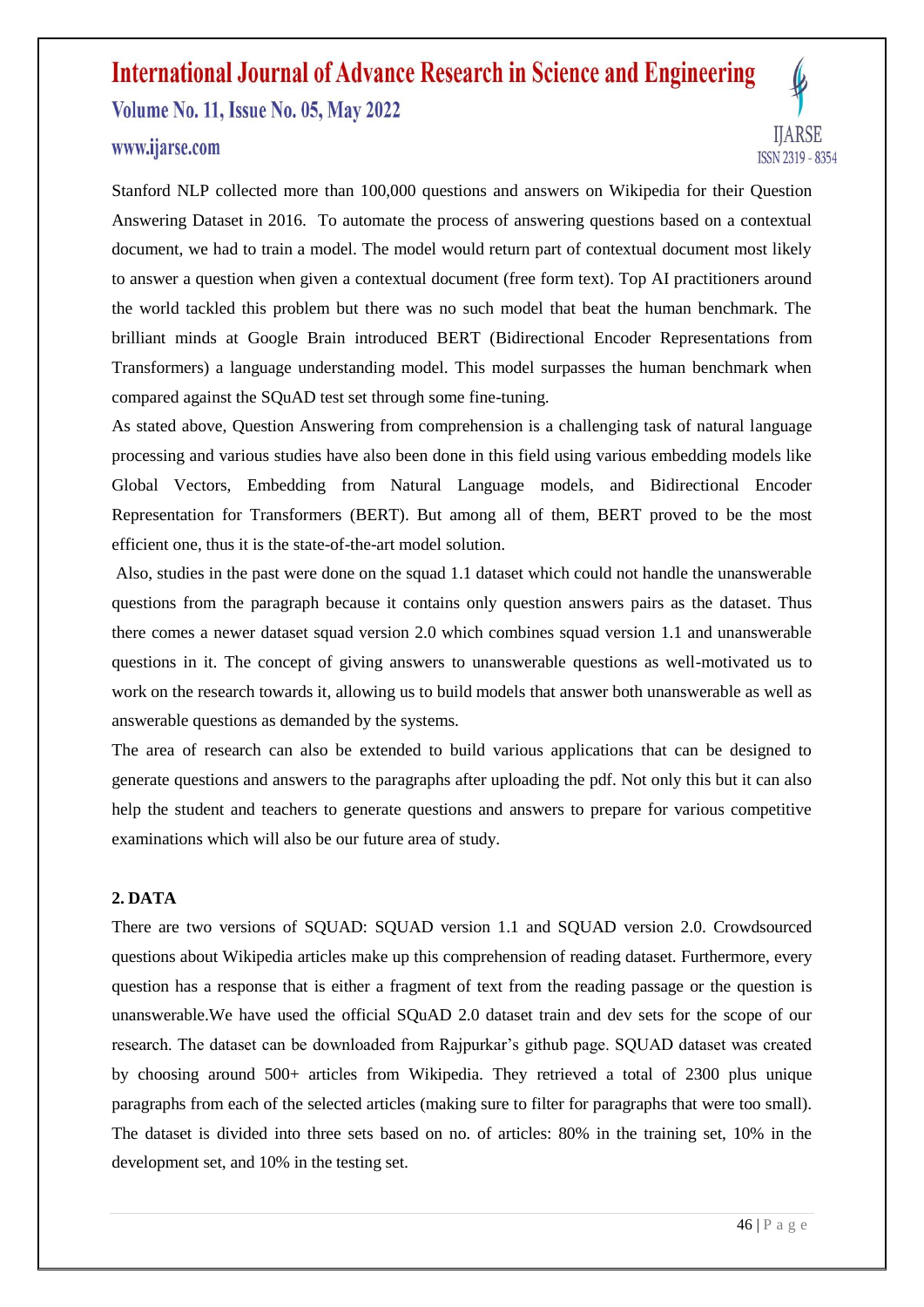www.ijarse.com

**HARSE** ISSN 2319 - 8354

**Table 1**

|                                                      | Train     | Development | Test                     |
|------------------------------------------------------|-----------|-------------|--------------------------|
| Total examples                                       | 130319    | 11873       | 8862                     |
| Negative examples*                                   | 43498     | 5945        | 4432                     |
| Total articles                                       | 442       | 35          | 28                       |
| Articles with negatives*                             | $\Omega$  | 35          | 28                       |
| Range of number of context tokens                    | [23, 408] | [27, 448]   | ٠                        |
| Mean number of context tokens                        | 116       | 122         | ٠                        |
| Percentage of examples with number of tokens $> 300$ | $0.9\%$   | 3.5%        |                          |
| Range of number of question tokens                   | [4, 28]   | [4, 17]     |                          |
| Mean number of question tokens                       | 10        | 10          | $\overline{\phantom{a}}$ |

**Note**: "Negative examples" stands for the number of questions that are unanswerable while "Articles with negatives" refers to the number of articles which all questions are unanswerable.

SQUAD version 1.0 is the previous version of the SQUAD dataset, which contains more than 100000 question-answer pairs on hundreds of articles. SQuAD version 2.0 combines the more than 100000 questions from SQUAD version 1.1 with over 50000 unanswerable questions. The system should not only respond to the possible question but also handles cases when no answer is supported by the paragraph and refrain from responding. The are there three categories of datasets : Train set : It contains 130319 data points, all of these examples are from the official SQUAD version 2.0 training dataset set. Dev set: It contains around 11873 data points randomly selected half of the development collection. Test set : It contains around 8862 data points the rest of the official dev set.

#### **EXAMPLE:**

#### **Context:**

The Normans (Norman: Nourmands; French: Normands; Latin: Normanni) were the people who in the 10th and 11th centuries gave their name to Normandy, a region in France. They were descended from Norse (\"Norman\" comes from \"Norseman\") raiders and pirates from Denmark, Iceland and Norway who, under their leader Rollo, agreed to swear fealty to King Charles III of West Francia. Through generations of assimilation and mixing with the native Frankish and Roman-Gaulish populations, their descendants would gradually merge with the Carolingian-based cultures of West Francia. The distinct cultural and ethnic identity of the Normans emerged initially in the first half of the 10th century, and it continued to evolve over the succeeding centuries.

#### **Answerable:**

Question: In what country is Normandy located? Answer: France

#### **Unanswerable:**

Question: Who did King Charles III swear fealty to? Answer: nil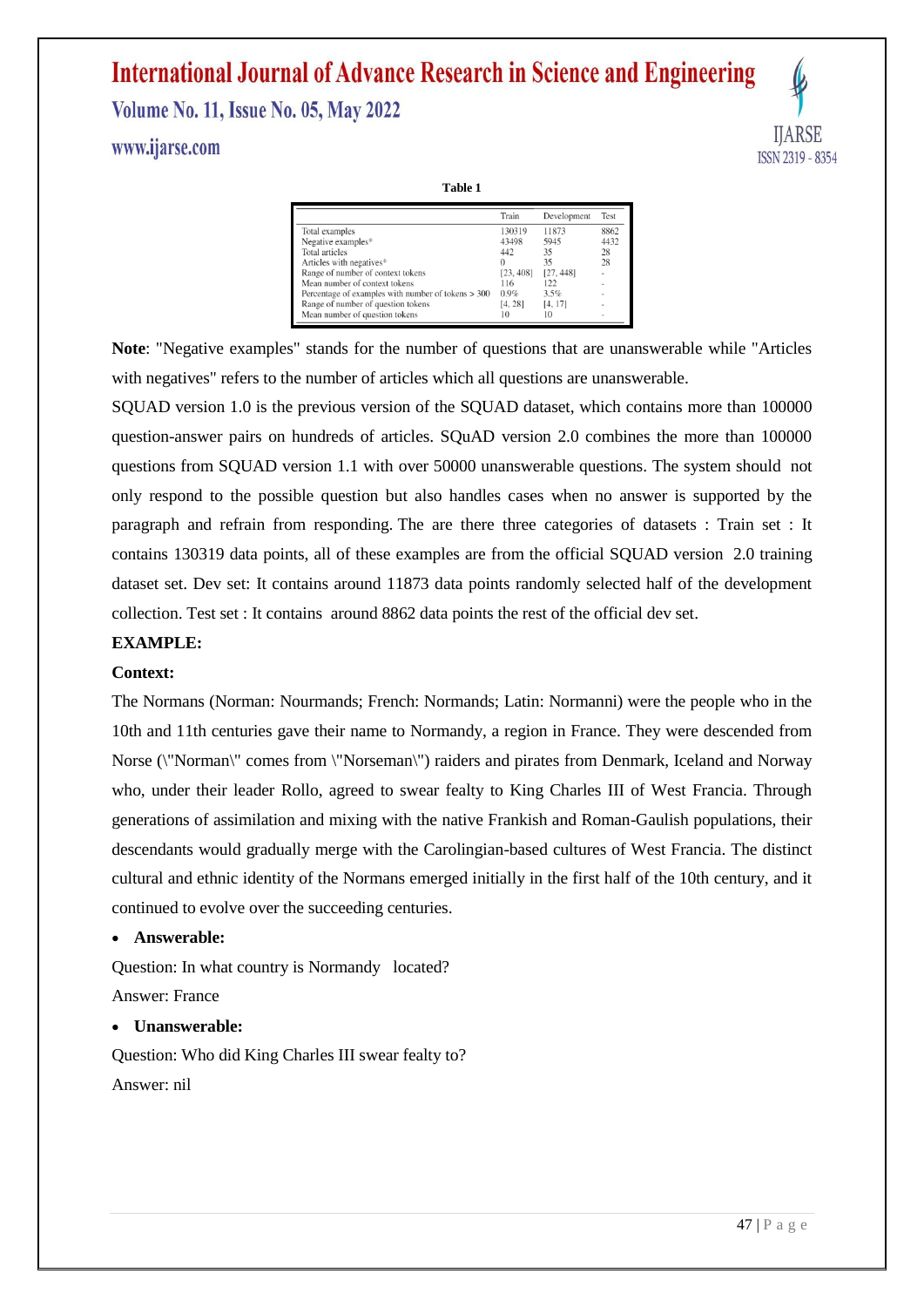## www.ijarse.com

#### **3. METHODOLOGY**

Word embedding model and fine-tuning BERT. Word embeddings convert each word of text into vectors which can then be taken as an input to our Machine Learning model. Our predictive model, which is created by fine-tuning BERT, i.e adding an additional output layer to BERT and changing some of the hyperparameters, can then be used to generate the predicted output. From this predicted output, loss is calculated and then back propagated to update weights. Our goal is to minimize the loss and hence generate better accuracy for predictions. The vectors that are sent into the neural network, which gives us the prediction of where the context paragraph will begin and end. The projected response to the question is the span of text limited by the two spots. The model will conclude that the query has no response if the network's estimated starting and ending positions do not exceed any noanswer threshold.

#### **3.1 BERT**

BERT uses a mechanism known as Transformer to learn associated relationships between words in a text. The Transformer has two algorithms: an encoder for reading input text and a decoder to produce predictions. Since the purpose of BERT is to build a language model only an encoder is needed. Consequently, the model is considered bidirectional, since it can contextualize a word using all the information available based on all surrounding factors. SQuAD 2.0 is an MRC dataset that receives a comprehension as input and the answer is a span from the input passage (Rajpurkar et al., 2018). In our research the SQUAD 2.0 dataset uses the following existing settings of BERT model: BERT base and BERT large.

BERT is based on encoder layers that are stacked one on top of the other. The number of encoder layers is the difference between BERT base and BERT Large. The BERT base model has 12 encoder layers layered on top of one another, but the BERT large model has 24 encoder layers placed on top of one another.

The number of parameters (weights) and attention heads rise as the number of levels in the BERT large increases. The BERT base has 110 million parameters and 12 attention heads (which allow each token in the input to focus on other tokens). BERT large, on the other hand, contains 16 attention heads and 340 million parameters. The BERT base contains 768 hidden layers, whereas the BERT large has 1024.

**IJARSE** 

ISSN 2319 - 8354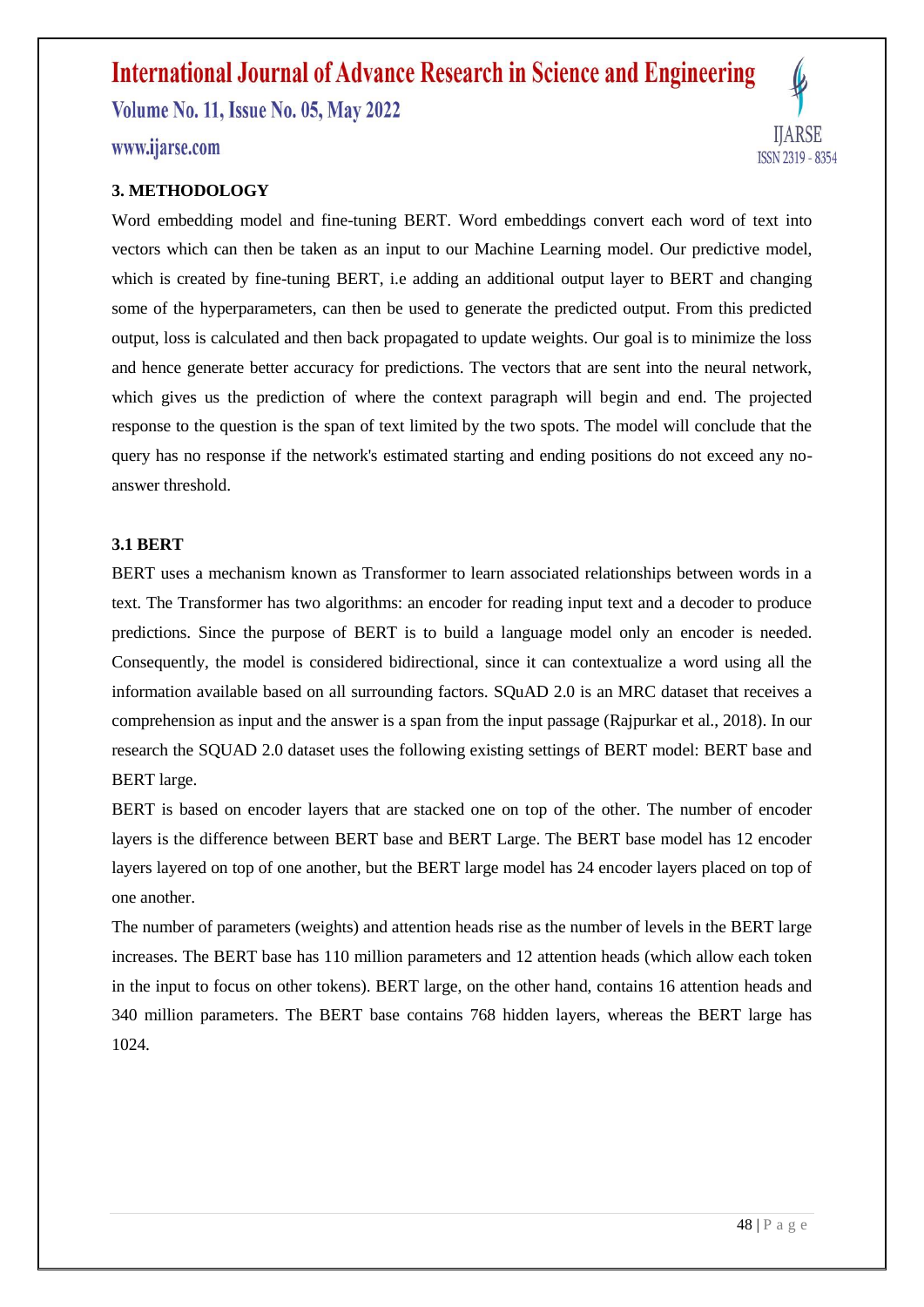# **International Journal of Advance Research in Science and Engineering**

**Volume No. 11, Issue No. 05, May 2022** www.ijarse.com



**Figure 1: BERT base vs Bert Large**

#### **3.1.1 BERT Pre-training**

As part of the BERT model training, Masked Language Modelling and Next Sentence Prediction are employed together.

#### **Masked LM (MLM)**

In masked LM around 15% of the words are substituted with mask token before being sent into the BERT. The model predicts the real value of the words which are masked based on the situations present by the other non-masked words.

#### **Next Sentence Prediction (NSP)**

The approach followed while training bert involves : i) sending pairs of sentences to model and ii) getting efficient in predicting whether the second sentence in the text will come next in the original document. Figure 2 shows three embeddings that are utilized by the model to help distinguish sentences during training. For each token, the representation consists of a token, segment, and position embedding.

- 1. The sentences start with: [Cls] and end with : [Sep].
- 2. To each token, there is an addition of embedding representing sentence (a) or sentence (b).
- 3. Further,in the positional embedding, the token contains a message labeling its place in the sequence.

**HARSE** 

ISSN 2319 - 8354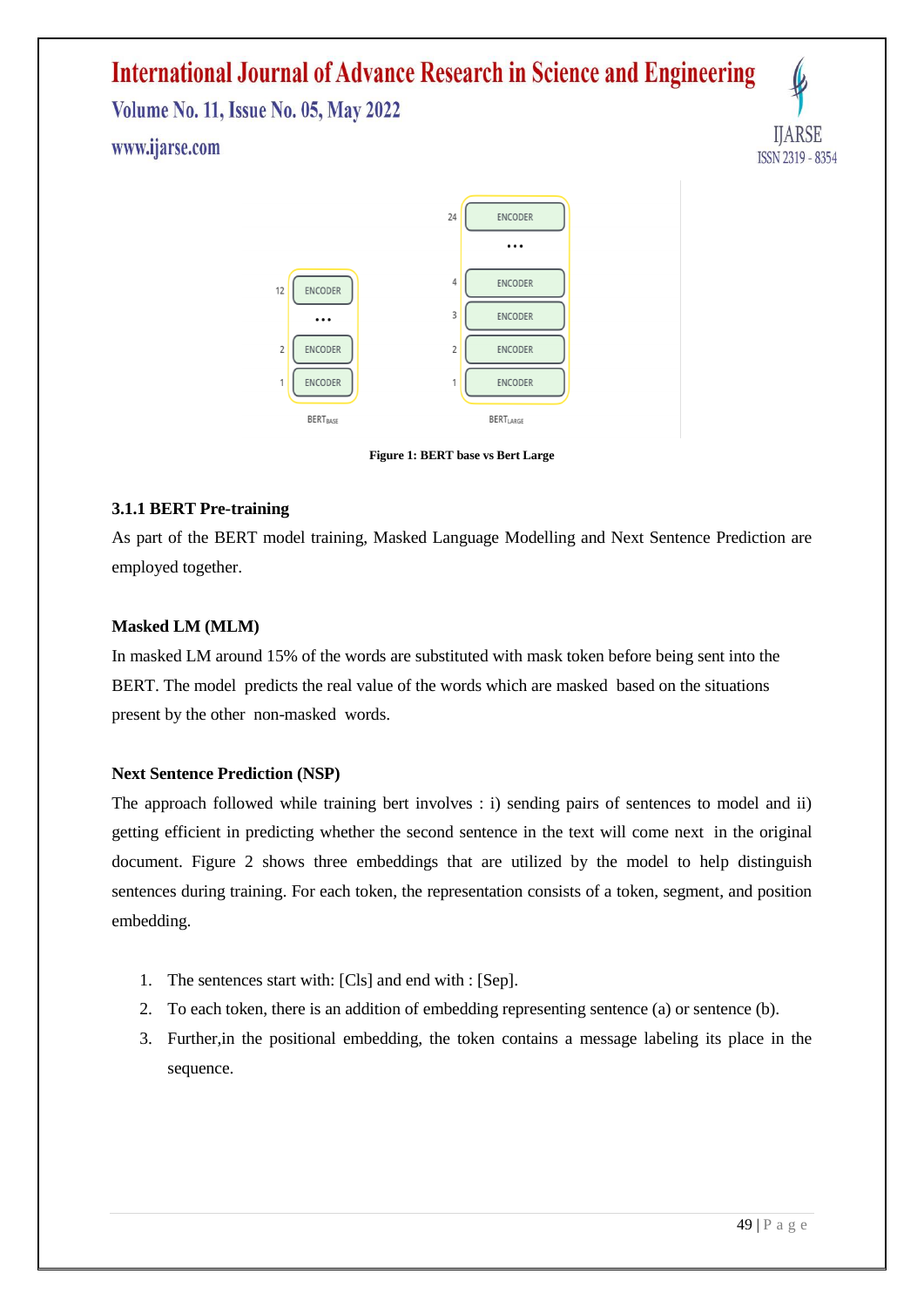# **International Journal of Advance Research in Science and Engineering**

**Volume No. 11, Issue No. 05, May 2022** 

www.ijarse.com





#### **Figure 2: Word Embedding**

#### **3.1.2 BERT Fine-tuning**

For our study we have used the BERT Fine-Tuning predictive model. This predictive model concatenates the context paragraph with the question provided by the user. Then the attention between the comprehension and the question is calculated. Feed forward neural network is used to assign weights to the tokens. On the basis of loss function the required weights are updated in each iteration. The inputs are transferred into a neural network or deep learning based predictive model to estimate the answer's start positions and end positions in the comprehension provided. The question can be judged as an unanswerable answer if the probabilities of prediction are not exceeding a fixed threshold defined.

We managed to run our model for some hyperparameters that we believed could perform the best. We consulted the lectures of BERT for the values we want to try. Some of the values of hyperparameters were: batch size as either 8 or 16, for learning rate the values were 5e−5 (which we used to train) , 2e−5, 3e−5 and the number of epochs were taken as 2, 3 and 4.

We kept the values of batch size as 8, number of epochs as 3 and learning rate as 5e-5 for optimal hyperparameters. Concerning the *number of epochs* we began with 2 and we realize that overfitting happened from the very first epoch. So we understand that there isn't a reason to try much more epochs. When we tried to train my model for 4 epochs, the connection and cuda never let me, so we trained my model with only 3 epochs. Moreover, it doesn't matter so much, as overfitting happened in the first epoch and the gap between the training and validation loss was getting bigger and bigger as the epochs increased. As for *learning rate*, We tried all of these three values, and nothing changed for overfitting, so we kept the value of 5e-5, as its performance was a little better (overfitting started from a later epoch). We selected the fine tuning technique that trains the entire architecture. The pre-trained weights of the model can be updated with the loss derivative which means the back propagated error. This is done for the new dataset. Furthermore, QA tasks are very complicated and it is important to have the information of all layers.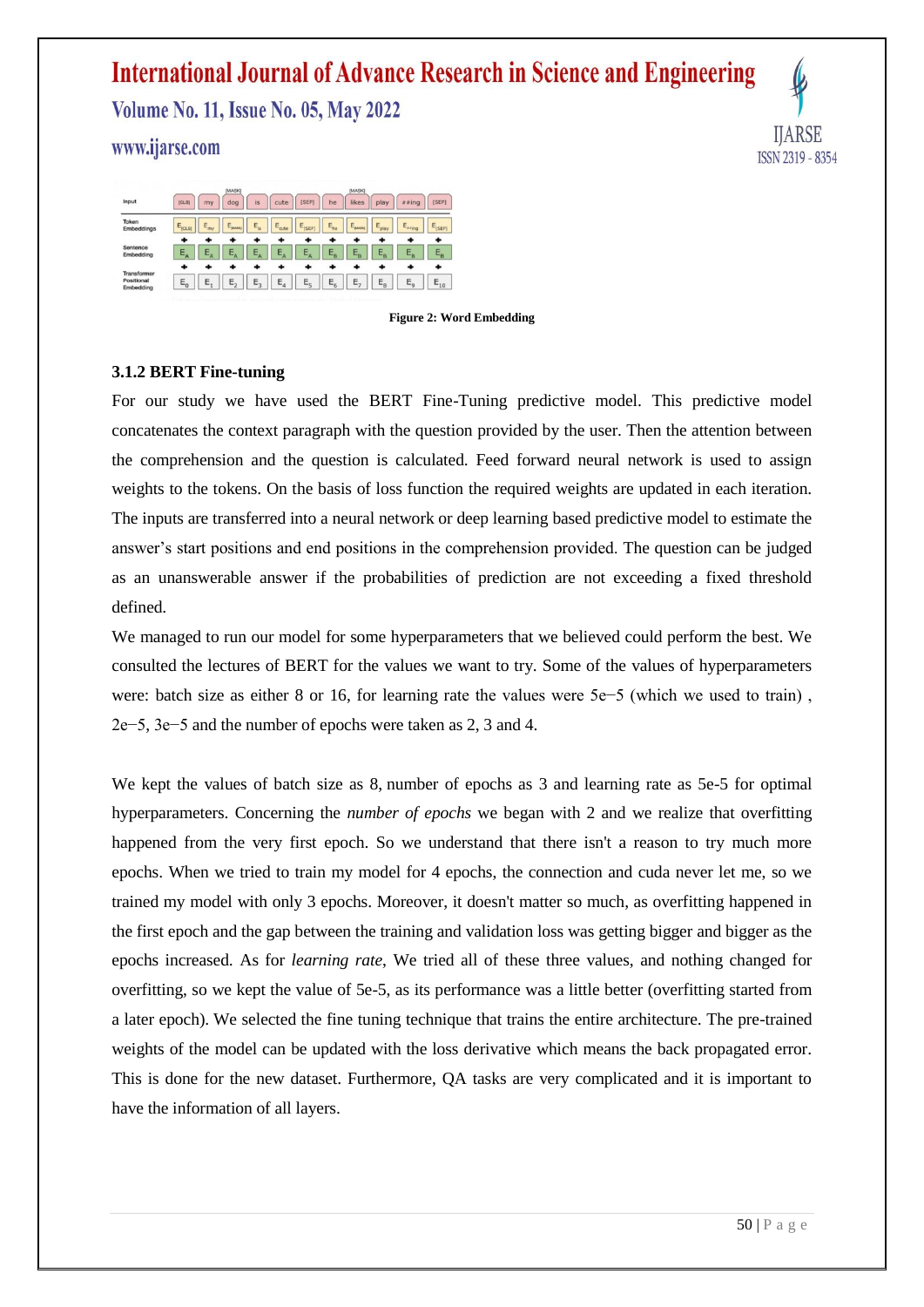# **International Journal of Advance Research in Science and Engineering**

**Volume No. 11, Issue No. 05, May 2022** 

www.ijarse.com

#### **4. EXPERIMENTS**

#### **4.1 Evaluation Method**

We employ the usual SQuAD performance measures of Exact Match (EM) and F1 to evaluate our models. With respect to the development set, our main focus is on the Exact Match score and F-1 scores for our project.

**Exact Match** is a binary metric used for determining if the output of any system is exactly matching the true answer or not.

**F1** is a less strict metric, and it is the harmonic mean of precision and recall. F1 =  $2 \times$ precision $\times$ recall precision + recall . Here by precision we mean ratio of true positives to the sum of true positives and false positives. Recall means the ratio of true positives to the sum of true positives and false negatives.

When the system's answer is a subset of the ground truth answer, it will have 100 percent precision and 50 percent recall if just one of the two words in the ground truth output is used. When there is no answer to a question, the F1 and EM scores are 1 if the model predicts no answer and 0 if it does not.

#### **4.2 Experimental Details**

The default BERT-base model setups were used in various investigations. All of our suggested models had the same training hyperparameters: training batch size=8, learning rate=5  $\times$  10-5, number of training epochs=3.0, maximum sequence length=384, doc stride=128. Every experiment was run on a server with two GPUs. A model's training time was generally between 8 and 12 hours.

#### **4.3 Results**

We kept the values of batch size as 8, number of epochs as 3 and learning rate as 5e-5 for optimal hyperparameters. We found out that among the two models, model BERT-large uncased performs significantly better than Bert-base uncased. Our best-proposed single model built using BERT base model has achieved an F1 score of 78.01 and BERT large model has achieved an F1 score of 80.01.

#### **5. CONCLUSION**

In this study, we experiment with a variety of hyperparameters, such as learning rate, dropout, and training epochs, to see how powerful the basic BERT model is. By fine-tuning the parameters in each layer, we may improve the performance of our model even further. In-depth comparison between BERT-Base and BERT-Large was made. We can also notice that there is still a disparity in hasanswer and no-answer accuracy based on the error analysis.

In terms of training data, hyperparameter tuning, and model design, there are still areas where the QA model can be improved in the future. The long-term goal of this research effort should be to demonstrate the ability to answer questions in big articles or papers rather than brief paragraphs (as in SQuAD).

**HARSE** 

ISSN 2319 - 8354